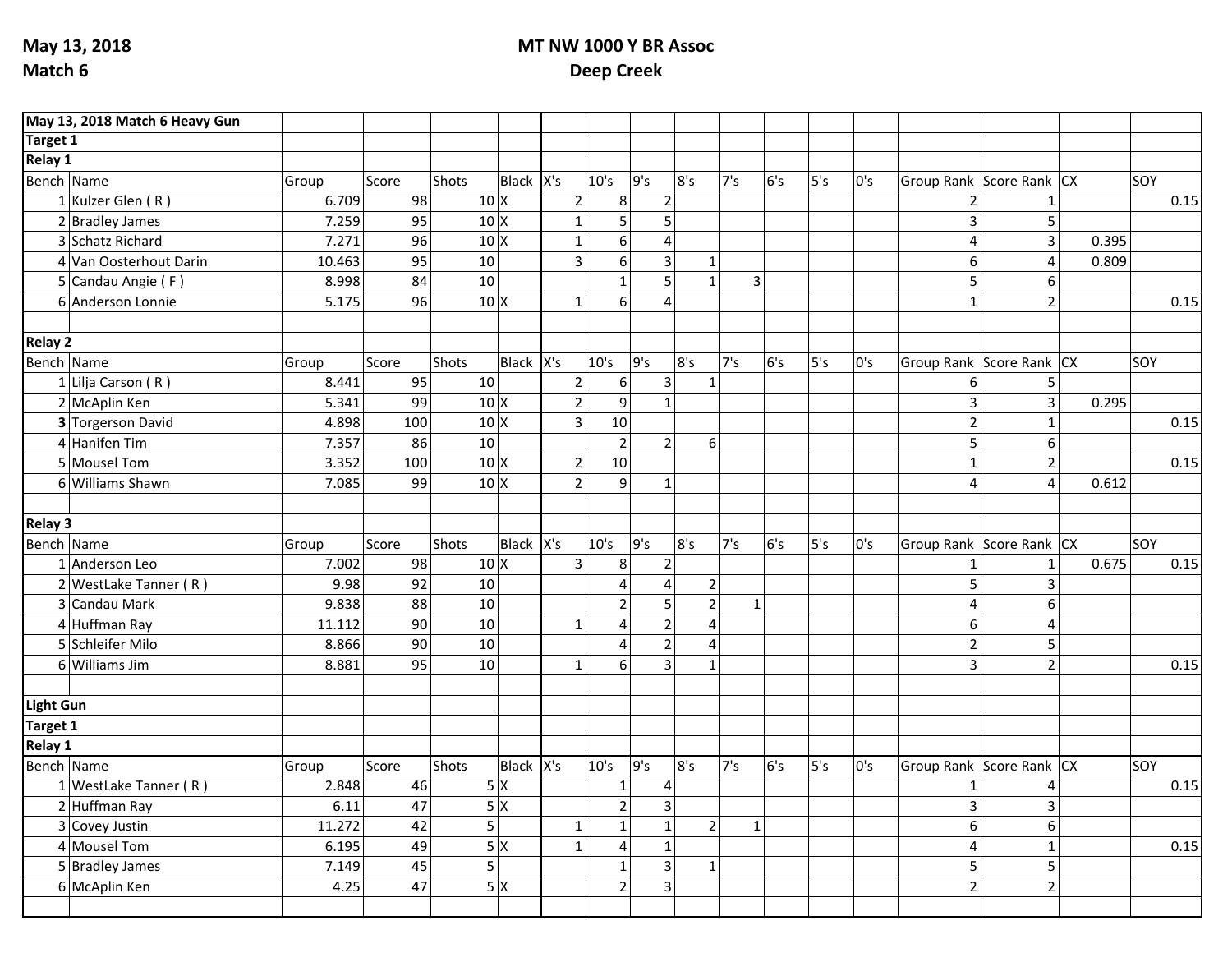**May 13, 2018 Match 6**

## **MT NW 1000 Y BR Assoc Deep Creek**

| <b>Bench Name</b><br>Black $X's$<br>9's<br>6's<br>5's<br>Shots<br>10's<br>8's<br>7's<br>Group Rank Score Rank CX<br> soy<br>Group<br>0's<br>Score<br>5x<br>50<br>5<br>4.09<br>1 Anderson Lonnie<br>4<br>$\overline{2}$<br>47<br>5x<br>6.519<br>2 Candau Mark<br>$\mathbf{1}$<br>$\mathbf{3}$<br>5<br>5x<br>47<br>$\overline{3}$<br>3 Anderson Leo<br>4.397<br>$\overline{2}$<br>3<br>5<br>5x<br>49<br>4 Williams Shawn<br>6.005<br>3<br>4<br>$\mathbf{1}$<br>4<br>0.386<br>5<br>$\overline{3}$<br>5 Schatz Richard<br>7.63<br>45<br>$\mathbf{1}$<br>6<br>$\mathbf{1}$<br>$\mathbf{1}$<br>6<br>5<br>50<br>5x<br>6 Lilja Carson (R)<br>3.884<br>$\overline{2}$<br>$\overline{2}$<br>$\mathbf{1}$<br><b>Target 3</b><br>Bench Name<br>6's<br>5's<br>Shots<br>Black $X's$<br>10's<br>9's<br>8's<br>7's<br> SOY<br>0's<br>Group Rank Score Rank CX<br>Group<br>Score<br>$\overline{2}$ | Relay 2              |       |    |   |  |  |   |  |  |  |       |
|-----------------------------------------------------------------------------------------------------------------------------------------------------------------------------------------------------------------------------------------------------------------------------------------------------------------------------------------------------------------------------------------------------------------------------------------------------------------------------------------------------------------------------------------------------------------------------------------------------------------------------------------------------------------------------------------------------------------------------------------------------------------------------------------------------------------------------------------------------------------------------------|----------------------|-------|----|---|--|--|---|--|--|--|-------|
|                                                                                                                                                                                                                                                                                                                                                                                                                                                                                                                                                                                                                                                                                                                                                                                                                                                                                   |                      |       |    |   |  |  |   |  |  |  |       |
|                                                                                                                                                                                                                                                                                                                                                                                                                                                                                                                                                                                                                                                                                                                                                                                                                                                                                   |                      |       |    |   |  |  |   |  |  |  | 0.15  |
|                                                                                                                                                                                                                                                                                                                                                                                                                                                                                                                                                                                                                                                                                                                                                                                                                                                                                   |                      |       |    |   |  |  |   |  |  |  |       |
|                                                                                                                                                                                                                                                                                                                                                                                                                                                                                                                                                                                                                                                                                                                                                                                                                                                                                   |                      |       |    |   |  |  |   |  |  |  |       |
|                                                                                                                                                                                                                                                                                                                                                                                                                                                                                                                                                                                                                                                                                                                                                                                                                                                                                   |                      |       |    |   |  |  |   |  |  |  |       |
|                                                                                                                                                                                                                                                                                                                                                                                                                                                                                                                                                                                                                                                                                                                                                                                                                                                                                   |                      |       |    |   |  |  |   |  |  |  |       |
|                                                                                                                                                                                                                                                                                                                                                                                                                                                                                                                                                                                                                                                                                                                                                                                                                                                                                   |                      |       |    |   |  |  |   |  |  |  | 0.15  |
|                                                                                                                                                                                                                                                                                                                                                                                                                                                                                                                                                                                                                                                                                                                                                                                                                                                                                   |                      |       |    |   |  |  |   |  |  |  |       |
|                                                                                                                                                                                                                                                                                                                                                                                                                                                                                                                                                                                                                                                                                                                                                                                                                                                                                   |                      |       |    |   |  |  |   |  |  |  |       |
|                                                                                                                                                                                                                                                                                                                                                                                                                                                                                                                                                                                                                                                                                                                                                                                                                                                                                   |                      |       |    |   |  |  |   |  |  |  |       |
|                                                                                                                                                                                                                                                                                                                                                                                                                                                                                                                                                                                                                                                                                                                                                                                                                                                                                   | $1$ Candau Angie (F) | 4.152 | 43 | 5 |  |  | 3 |  |  |  | 0.175 |
| 5x<br>2 Van Oosterhout Darin<br>48<br>2 <br>$\overline{2}$<br>4.245<br>3<br>3<br>$\overline{2}$                                                                                                                                                                                                                                                                                                                                                                                                                                                                                                                                                                                                                                                                                                                                                                                   |                      |       |    |   |  |  |   |  |  |  |       |
| $\overline{\mathbf{3}}$<br>5x<br>3 Hanifen Tim<br>48<br>$\overline{2}$<br>$\overline{2}$<br>3<br>6.188<br>6                                                                                                                                                                                                                                                                                                                                                                                                                                                                                                                                                                                                                                                                                                                                                                       |                      |       |    |   |  |  |   |  |  |  |       |
| 5<br>5x<br>50<br>5<br>4 Torgerson David<br>5.82<br>1<br>$\mathbf 1$                                                                                                                                                                                                                                                                                                                                                                                                                                                                                                                                                                                                                                                                                                                                                                                                               |                      |       |    |   |  |  |   |  |  |  | 0.175 |
| 5x<br>$\overline{2}$<br>5 Kulzer Glen (R)<br>47<br>$\mathbf 2$<br>4.175<br>$\mathbf{3}$<br>5                                                                                                                                                                                                                                                                                                                                                                                                                                                                                                                                                                                                                                                                                                                                                                                      |                      |       |    |   |  |  |   |  |  |  |       |
| 6 Schleifer Milo<br>5x<br>5.35<br>47<br>$\overline{c}$<br>3<br>2<br>4<br>4                                                                                                                                                                                                                                                                                                                                                                                                                                                                                                                                                                                                                                                                                                                                                                                                        |                      |       |    |   |  |  |   |  |  |  |       |
| 5<br>$\overline{2}$<br>$\overline{7}$<br>7 Williams Jim<br>44<br>$\mathbf{1}$<br>8.052<br>$\overline{2}$<br>6                                                                                                                                                                                                                                                                                                                                                                                                                                                                                                                                                                                                                                                                                                                                                                     |                      |       |    |   |  |  |   |  |  |  |       |
|                                                                                                                                                                                                                                                                                                                                                                                                                                                                                                                                                                                                                                                                                                                                                                                                                                                                                   |                      |       |    |   |  |  |   |  |  |  |       |
| <b>Heavy Gun</b>                                                                                                                                                                                                                                                                                                                                                                                                                                                                                                                                                                                                                                                                                                                                                                                                                                                                  |                      |       |    |   |  |  |   |  |  |  |       |
| <b>Target 2</b>                                                                                                                                                                                                                                                                                                                                                                                                                                                                                                                                                                                                                                                                                                                                                                                                                                                                   |                      |       |    |   |  |  |   |  |  |  |       |
| Relay 1                                                                                                                                                                                                                                                                                                                                                                                                                                                                                                                                                                                                                                                                                                                                                                                                                                                                           |                      |       |    |   |  |  |   |  |  |  |       |
| Black $X's$<br>9's<br>6's<br>5's<br>Shots<br>10's<br>8's<br>7's<br>0's<br>Bench Name<br>Score<br>Group Rank Score Rank CX<br> SOY<br>Group                                                                                                                                                                                                                                                                                                                                                                                                                                                                                                                                                                                                                                                                                                                                        |                      |       |    |   |  |  |   |  |  |  |       |
| $1$ Huffman Ray<br>87<br>10<br>19.831<br>$\mathbf{1}$<br>4<br>1<br>4<br>6<br>5                                                                                                                                                                                                                                                                                                                                                                                                                                                                                                                                                                                                                                                                                                                                                                                                    |                      |       |    |   |  |  |   |  |  |  |       |
| 2 Schleifer Milo<br>94<br>$10 \times$<br>8.357<br>4<br>6<br>3<br>1 <sup>1</sup><br>4                                                                                                                                                                                                                                                                                                                                                                                                                                                                                                                                                                                                                                                                                                                                                                                              |                      |       |    |   |  |  |   |  |  |  |       |
| 8<br>3 Williams Jim<br>98<br>$\overline{2}$<br>7.107<br>$10 \times$<br>$\overline{2}$<br>4                                                                                                                                                                                                                                                                                                                                                                                                                                                                                                                                                                                                                                                                                                                                                                                        |                      |       |    |   |  |  |   |  |  |  | 0.15  |
| 4 Anderson Leo<br>5.195<br>94<br>$10 \times$<br>6<br>4<br>$\mathbf{1}$<br>Δ                                                                                                                                                                                                                                                                                                                                                                                                                                                                                                                                                                                                                                                                                                                                                                                                       |                      |       |    |   |  |  |   |  |  |  | 0.15  |
| $\overline{\mathbf{3}}$<br>5 WestLake Tanner (R)<br>7.519<br>85<br>10<br>3<br>$6 \overline{6}$<br>$\mathbf{1}$<br>6                                                                                                                                                                                                                                                                                                                                                                                                                                                                                                                                                                                                                                                                                                                                                               |                      |       |    |   |  |  |   |  |  |  |       |
| 96<br>$10 \times$<br>3<br>6<br>5<br>$\overline{2}$<br>6 Candau Mark<br>10.923<br>0.823<br>4                                                                                                                                                                                                                                                                                                                                                                                                                                                                                                                                                                                                                                                                                                                                                                                       |                      |       |    |   |  |  |   |  |  |  |       |
|                                                                                                                                                                                                                                                                                                                                                                                                                                                                                                                                                                                                                                                                                                                                                                                                                                                                                   |                      |       |    |   |  |  |   |  |  |  |       |
| <b>Relay 2</b>                                                                                                                                                                                                                                                                                                                                                                                                                                                                                                                                                                                                                                                                                                                                                                                                                                                                    |                      |       |    |   |  |  |   |  |  |  |       |
| Black $X's$<br>10's<br>9's<br>8's<br>7's<br>6's<br>Bench Name<br>Shots<br>5's<br>0's<br>Group Rank Score Rank CX<br><b>SOY</b><br>Group<br>Score                                                                                                                                                                                                                                                                                                                                                                                                                                                                                                                                                                                                                                                                                                                                  |                      |       |    |   |  |  |   |  |  |  |       |
| 0.397<br>1 Hanifen Tim<br>12.012<br>88<br>6<br>3<br>10<br>1 <sup>1</sup><br>1<br>6                                                                                                                                                                                                                                                                                                                                                                                                                                                                                                                                                                                                                                                                                                                                                                                                |                      |       |    |   |  |  |   |  |  |  |       |
| $\overline{7}$<br>79<br>10<br>$\overline{2}$<br>2 Mousel Tom<br>7.65<br>$\mathbf{1}$<br>6                                                                                                                                                                                                                                                                                                                                                                                                                                                                                                                                                                                                                                                                                                                                                                                         |                      |       |    |   |  |  |   |  |  |  |       |
| 3 Williams Shawn<br>5.258<br>$10 \mid X$<br>98<br>$2\vert$<br>$\bf 8$<br>$\overline{\mathbf{c}}$<br>$\overline{2}$<br> 1                                                                                                                                                                                                                                                                                                                                                                                                                                                                                                                                                                                                                                                                                                                                                          |                      |       |    |   |  |  |   |  |  |  | 0.15  |
| 10<br>$6\,$<br>86<br>5 <sup>1</sup><br>5<br>4 Lilja Carson $(R)$<br>9.816<br>$\overline{4}$                                                                                                                                                                                                                                                                                                                                                                                                                                                                                                                                                                                                                                                                                                                                                                                       |                      |       |    |   |  |  |   |  |  |  |       |
| 10<br>91<br>$\overline{7}$<br>3<br>5 McAplin Ken<br>6.44<br>$\overline{2}$<br>$1\vert$<br>$\mathbf{3}$                                                                                                                                                                                                                                                                                                                                                                                                                                                                                                                                                                                                                                                                                                                                                                            |                      |       |    |   |  |  |   |  |  |  |       |
| $\overline{9}$<br>99<br>$10 \times$<br>$2\vert$<br>6 Torgerson David<br>3 <br>6.268<br>0.639<br>$\mathbf{1}$<br>$\mathbf{1}$                                                                                                                                                                                                                                                                                                                                                                                                                                                                                                                                                                                                                                                                                                                                                      |                      |       |    |   |  |  |   |  |  |  | 0.15  |
|                                                                                                                                                                                                                                                                                                                                                                                                                                                                                                                                                                                                                                                                                                                                                                                                                                                                                   |                      |       |    |   |  |  |   |  |  |  |       |
| <b>Relay 3</b>                                                                                                                                                                                                                                                                                                                                                                                                                                                                                                                                                                                                                                                                                                                                                                                                                                                                    |                      |       |    |   |  |  |   |  |  |  |       |